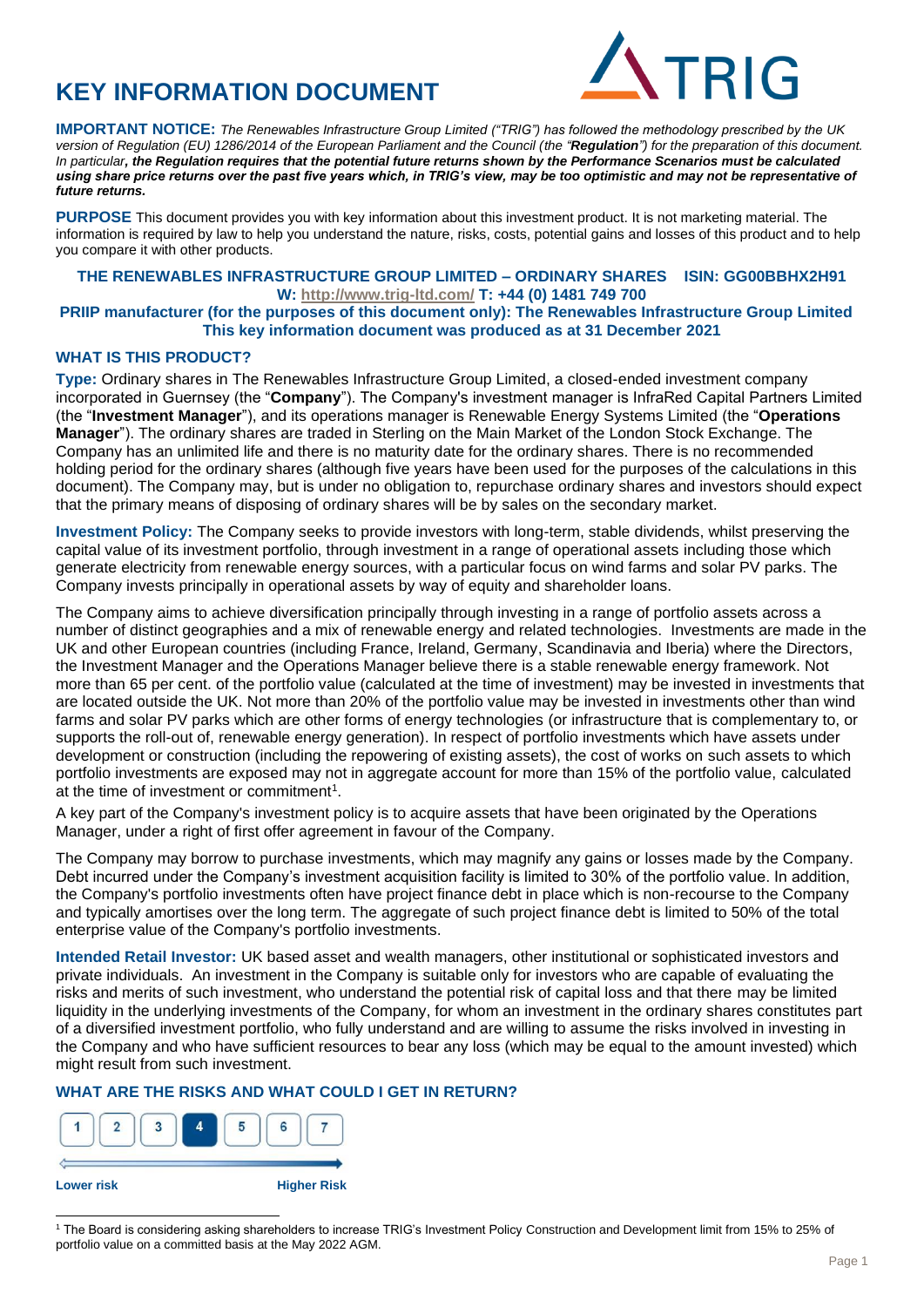

**There is no specific recommended holding period for this product (five years have been used for the calculations in this document). There is no committed liquidity offered by market makers or the Company so liquidity depends only on the availability of buyers and sellers on the secondary market. You may not be able to sell your ordinary shares easily or you may have to sell at a price below the price that you paid or below the prevailing net asset value per ordinary share.**

The summary risk indicator is a guide to the level of risk of this product compared to other products. It shows how likely it is that the product will lose money because of movements in the markets or because the Company is not able to redeem your shares.

This product is classified as 4 out of 7, which is a medium class. This rates the potential losses from future performance at a relatively low level, and poor market conditions could impact the value of the ordinary shares. However, the summary risk indicator only reflects historic share price volatility of the Company's shares. It excludes other risks which may affect the Company and, therefore, does not show the full risk to the investor. See "Other Relevant Information" below regarding further risk disclosure relevant to an investment in the Company.

Other risks materially relevant to the ordinary shares that may not be included in the summary risk indicator include:

- > Electricity production by the Company's portfolio falling short of expectations or electricity prices falling or not increasing as expected.
- > Governmental and other regulatory support and subsidies for renewable energy projects changing adversely.
- > Electricity prices moving adversely.
- > The Company is reliant for its success upon and is exposed to the risks arising from any failure of systems and controls in the operations of, its investment manager, operations manager and other service providers.

While there are number of methods by which the Company could seek to manage any discount to net asset value at which the Company's shares may trade in the secondary market, there is no guarantee that the Company can or will utilise any or all of these methods or, if it does, that it will be successful.

This product does not include any protection from future market performance so you could lose some or all of your investment.

#### **Performance Scenarios**

*Market developments in the future cannot be accurately predicted. The scenarios shown are only an indication of some of the possible outcomes based on recent returns. Actual returns could be lower. The Company draws your attention to the Important Notice at the beginning of this document.*

| Investment of £10,000      |                                     | 1 year   | 3 years  | 5 years  |
|----------------------------|-------------------------------------|----------|----------|----------|
| Stress scenario            | What you might get back after costs | £1.671   | £5,557   | £4,536   |
|                            | Average return each year            | $-83.3%$ | $-17.8%$ | $-14.6%$ |
| Unfavourable scenario      | What you might get back after costs | £8.979   | £9.224   | £9,908   |
|                            | Average return each year            | $-10.2%$ | $-2.7%$  | 0.2%     |
| Moderate scenario          | What you might get back after costs | £10,884  | £12,892  | £15,275  |
|                            | Average return each year            | 8.8%     | 8.8%     | 8.8%     |
| <b>Favourable scenario</b> | What you might get back after costs | £13,198  | £18,026  | £23,559  |
|                            | Average return each year            | 32.0%    | 21.7%    | 18.7%    |

This table shows the money you could get back over the next 5 years, under different scenarios, assuming that you make an initial investment of £10,000. The scenarios shown illustrate how your investment could perform. The returns in the scenarios are on the basis that the costs outlined on page 3 of this document have been incurred by the Company. You can compare them with the scenarios of other products. The scenarios presented are an estimate of future performance based on evidence from the past on how the value of this investment varies, and are not an exact indicator. What you get will vary depending on how your underlying investment performs, how the overall market performs and how long you keep the investment. These performance scenarios have been based on the past five years when equity markets have been particularly strong, which may not continue. The past performance of the Company's shares is not necessarily a guide to future performance. The stress scenario shows what you might get back in secondary trading in extreme market circumstances and it does not take into account the situation where the Company is in liquidation.

This product cannot be cashed in or redeemed. The figures shown include all the costs of the product itself but do not include all the costs that you may pay to your adviser or distributor. The figures do not take into account your personal taxation circumstances, which may also affect how much you might recover from the sale of your shares.

**WHAT HAPPENS IF THE COMPANY IS UNABLE TO PAY OUT?:** The Company is not required to make any payment to you in respect of your investment. If the Company were liquidated, you would be entitled to receive a distribution equal to your share of the Company's assets, after payment of all of its creditors. The Company's investment manager has no obligation to make any payment to you in respect of the ordinary shares. There is no compensation or guarantee scheme in place that applies to the Company and, if you invest in the Company, you should be prepared to assume the risk that you could lose all of your investment.